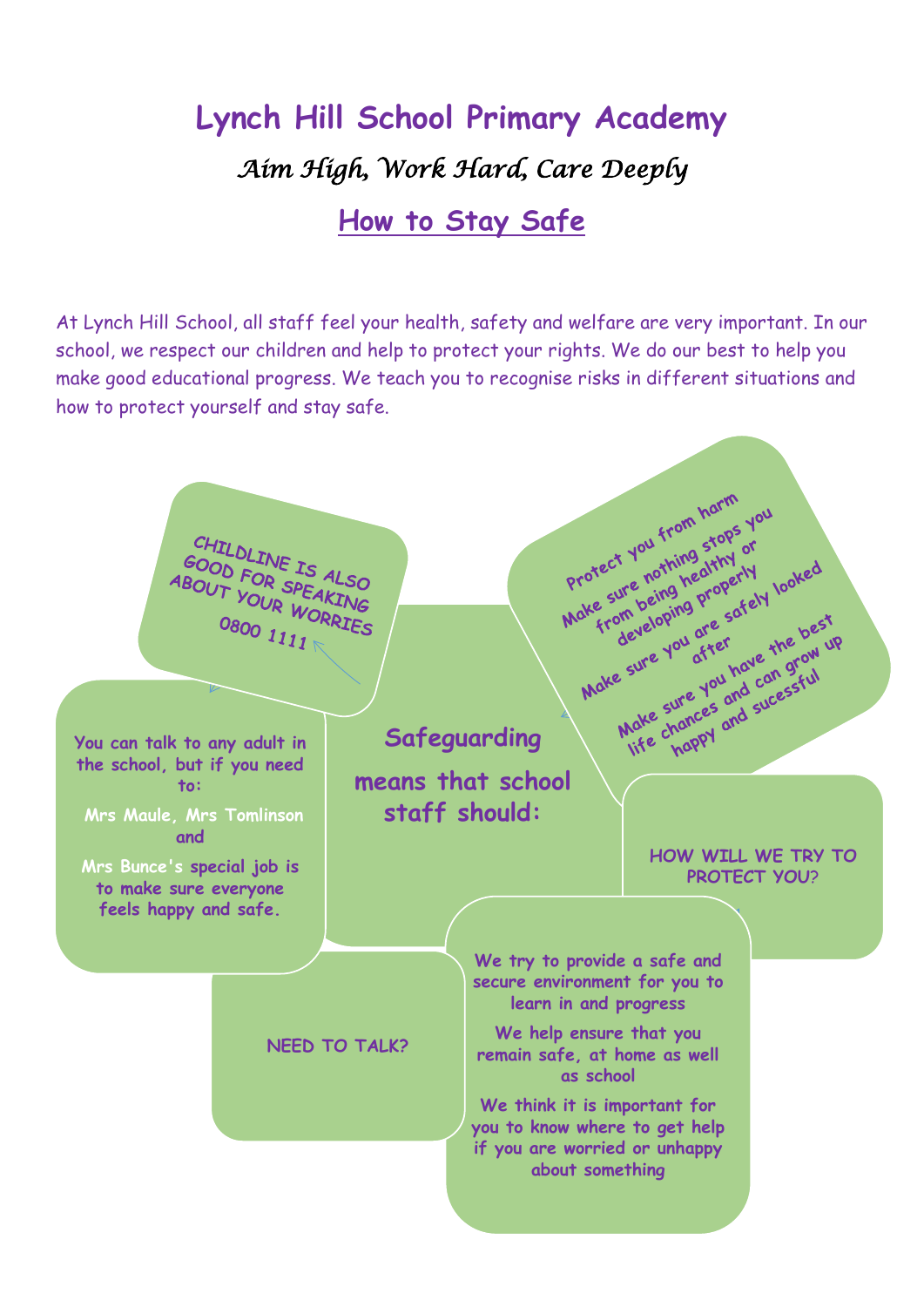## **TIPS FOR KEEPING YOURSELF SAFE**

### **Bullying:**

If you think a student or a grown up is bullying you or someone you know you must tell your parents/carers, a teacher or someone you can trust as soon as you can.

#### **Touching You:**

Your body belongs to you and no one else. This means all of your body. If someone touches you on a part of your body like your bottom, chest or anywhere else you do not like, it is NOT OK. You must tell your parents/carers, a teacher or someone you can trust as soon as you can.

#### **Hitting, Punching or Smacking You:**

If a student or grown-up hits you, punches, smacks or hurts you in any way, you must tell your parents/carers, a teacher or someone you can trust as soon as you can.

#### **Your Mental Health**

If you are feeling sad or low there are lots of people who can help you. You can talk to a teacher in school or one of our mental health support team. They are Ms Cargin, Ms Robinson and Ms Airs.

#### **Secrets:**

Secrets such as surprise parties are fun, but some secrets are not good and should never be kept. If an adult has asked you to keep a secret which is making you feel uncomfortable, tell an adult that you trust.

#### **On the phone or your computer:**

Computers and mobile phones help us all to share things and talk to our friends and family, but they can also make it easier for bullies and other people that want to hurt you to get close to you. Never give out personal details. If you are unsure about what to do, speak to an adult you trust straight away!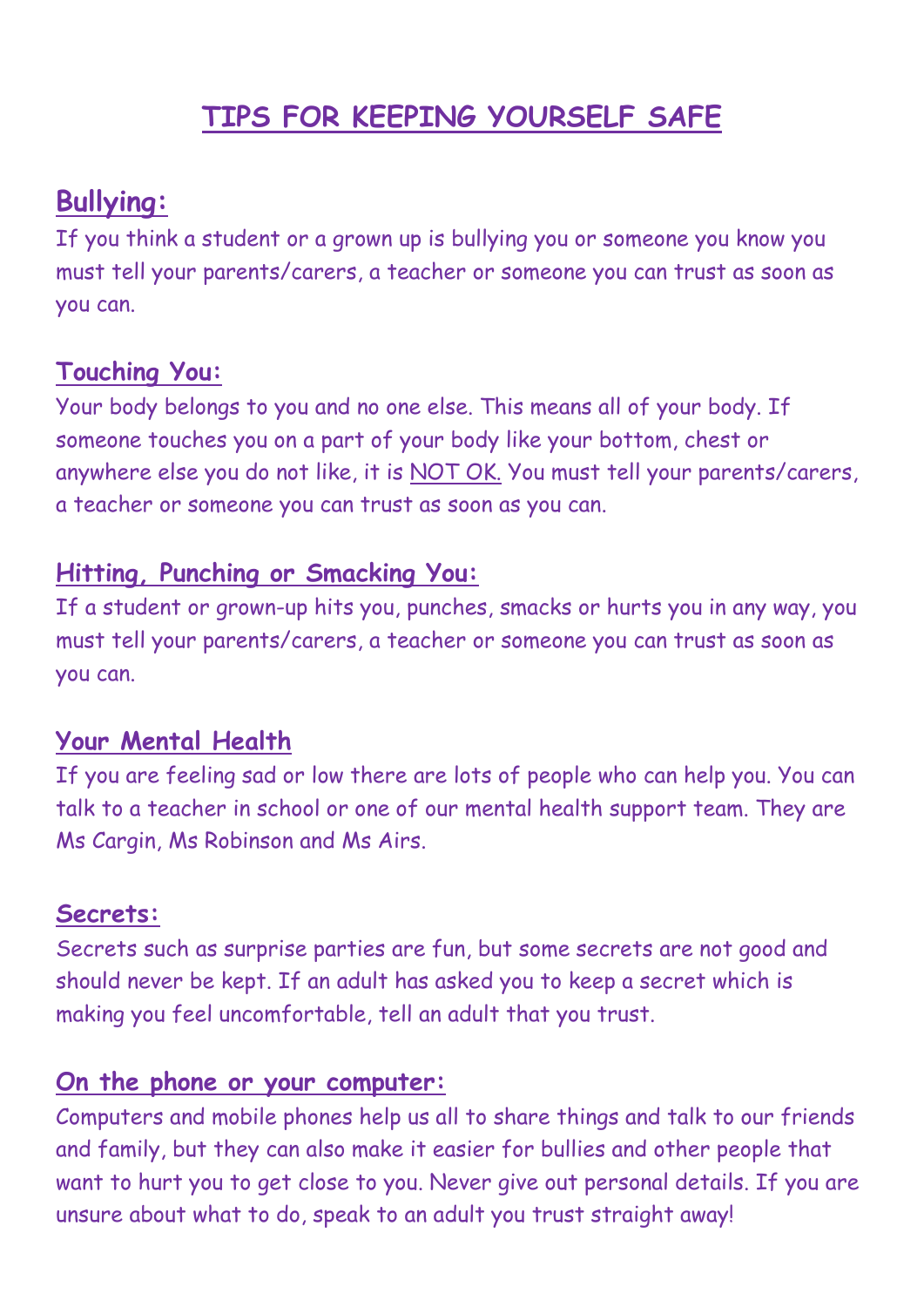#### **Other things that also matter:**

At Lynch Hill we endeavour to keep our children safe and we expect the same for them when they are not in school. Listed are things that all children should expect when they are at home.

- A safe environment
- Food & drink
- Clean clothes
- A bed to sleep in
- Parents/carers who listen to any worries they have
- To feel loved
- School uniform

## **WHAT HAPPENS NEXT IF ONE OF THESE THINGS HAPPENS TO YOU**

**Sometimes a member of staff at the school will need to check with Mrs Maule, Mrs Bunce or Mrs Tomlinson to see if the issue can be dealt with by them.**

**There will be times when they need to contact other agencies for support. These may be Children's Social Care or Police.**

**There are also lots of other agencies that can support children and their families as well.**

**Staff will talk to you and explain all of this and you can always go and ask staff questions if you are unsure about anything.**